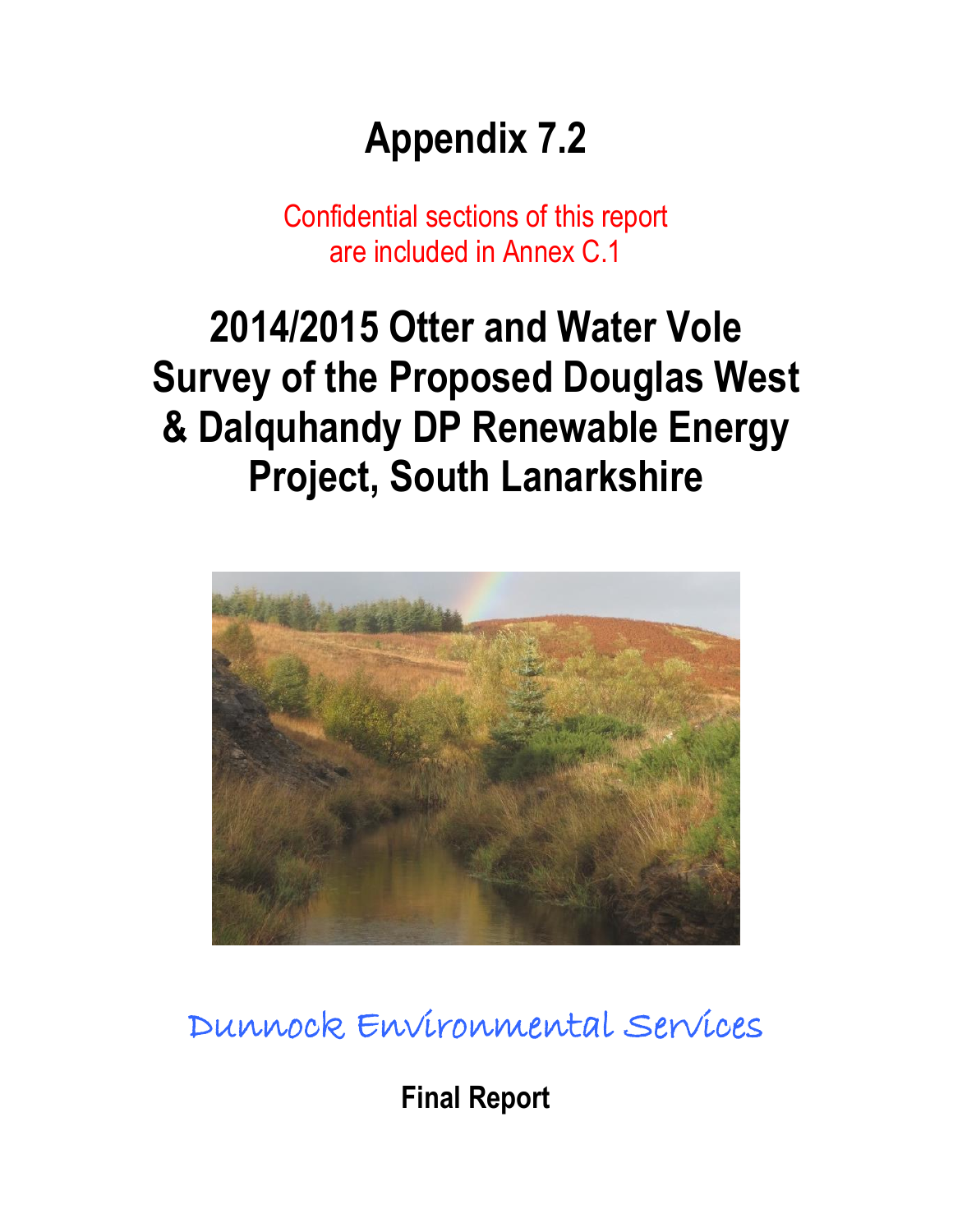## **Disclaimer**

This document has been prepared by Dunnock Environmental Services (DES) for the exclusive use of the client and for the purpose(s) for which it was originally commissioned and prepared.

Unless otherwise agreed in writing, DES accepts no liability for the use of or reliance on the contents of this document in full or in part by any third party. Through release of this document to a third party under the above terms, the third party does not acquire any rights, contractual or otherwise, whatsoever against DES and DES declines any duties, liabilities, obligations, etc. to that third party.

DES accepts no responsibility for any loss or damage incurred by the client as a result of the client releasing this document to a third party.

This document has been prepared in good faith based on the information made available to DES by the client and on guidance, guidelines, good practice notes, etc. available at the time of writing. DES accepts no liability for the accuracy and completeness of such information or for any decisions, conclusions or losses derived or resulting from this information.

Advice, opinions and recommendations contained in this document should be used only in the context of the entirety of the document. These do not constitute, imply or shall be interpreted directly or indirectly as legal advice or opinion in any way.

No part of this document may be copied or reproduced by any means, written, electronic or otherwise without the prior written permission of the client or DES.

Following final submission of this document by DES to the Client, all obligations between DES and the client cease and no further duties to the client arise. This includes changes, amendments, iterations, developments, etc. that may affect the information, advice, opinions, recommendations, etc. contained in this document.

| <b>Version</b> | Date       | <b>Status</b>      | Comments                                         |
|----------------|------------|--------------------|--------------------------------------------------|
|                | 29/04/2015 | Draft              |                                                  |
|                | 25/05/2015 | $- \cdot$<br>Final | Minor client comments of 20/05/2015 incorporated |

**For any queries relating to this document, please contact:**

#### Dunnock Environmental Services

**Dr. Alison Hannah, MCIEEM Tel.: 01382 330486 Mob.: 07913 308893 Email: [alisonhannah@live.co.uk](mailto:alisonhannah@live.co.uk)**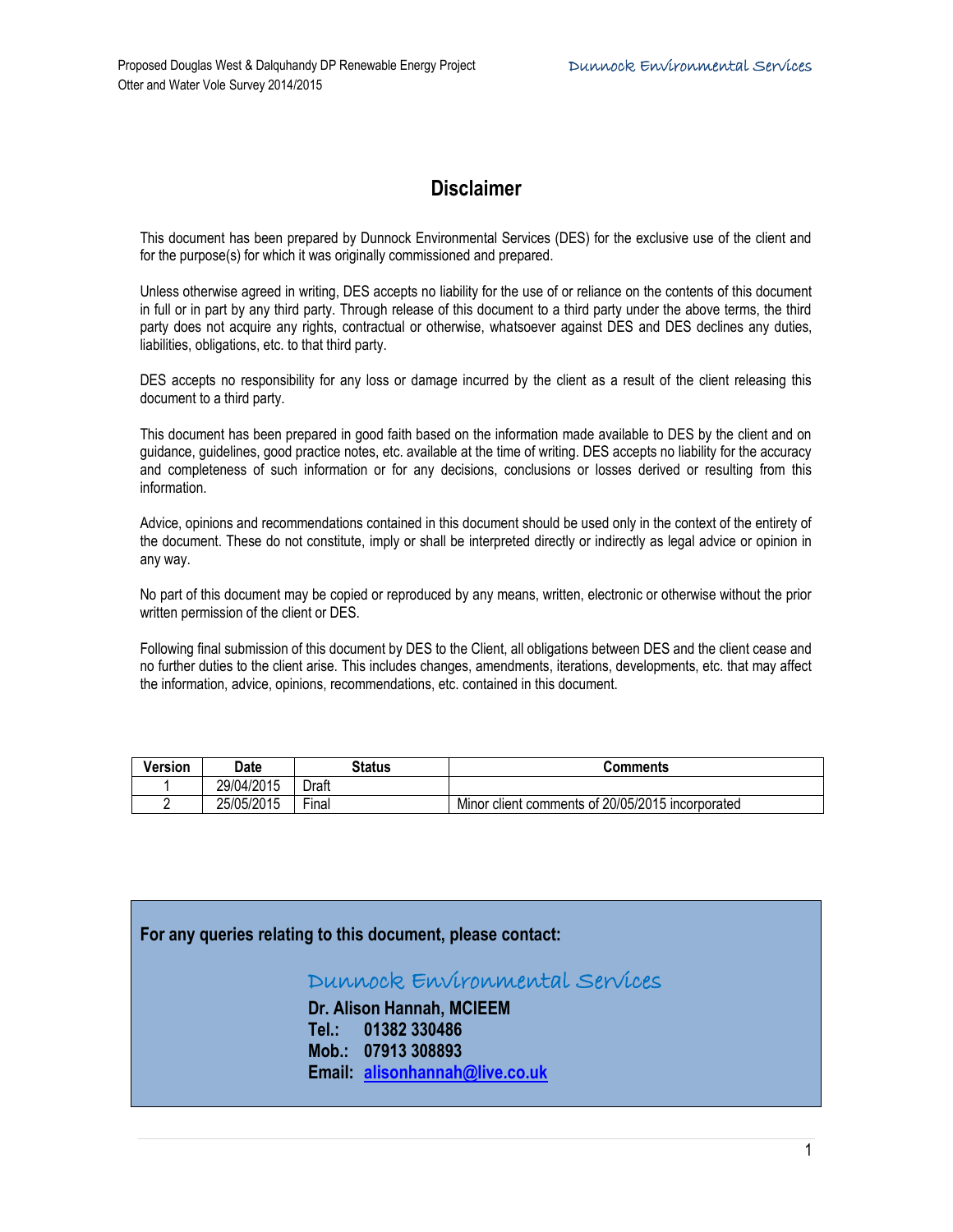# **Contents**

| Sections 6 & 7 are included in confidential Annex C.1 |  |
|-------------------------------------------------------|--|
|                                                       |  |
|                                                       |  |

### <span id="page-2-0"></span>1. Introduction

A planning application is being drawn up by 3R Energy for a 15-turbine wind farm and associated wood drying facility at Douglas West and Dalquhandy DP, located to the north west of the village of Douglas in South Lanarkshire (central OS grid reference: NS 820 325, see Figure 1).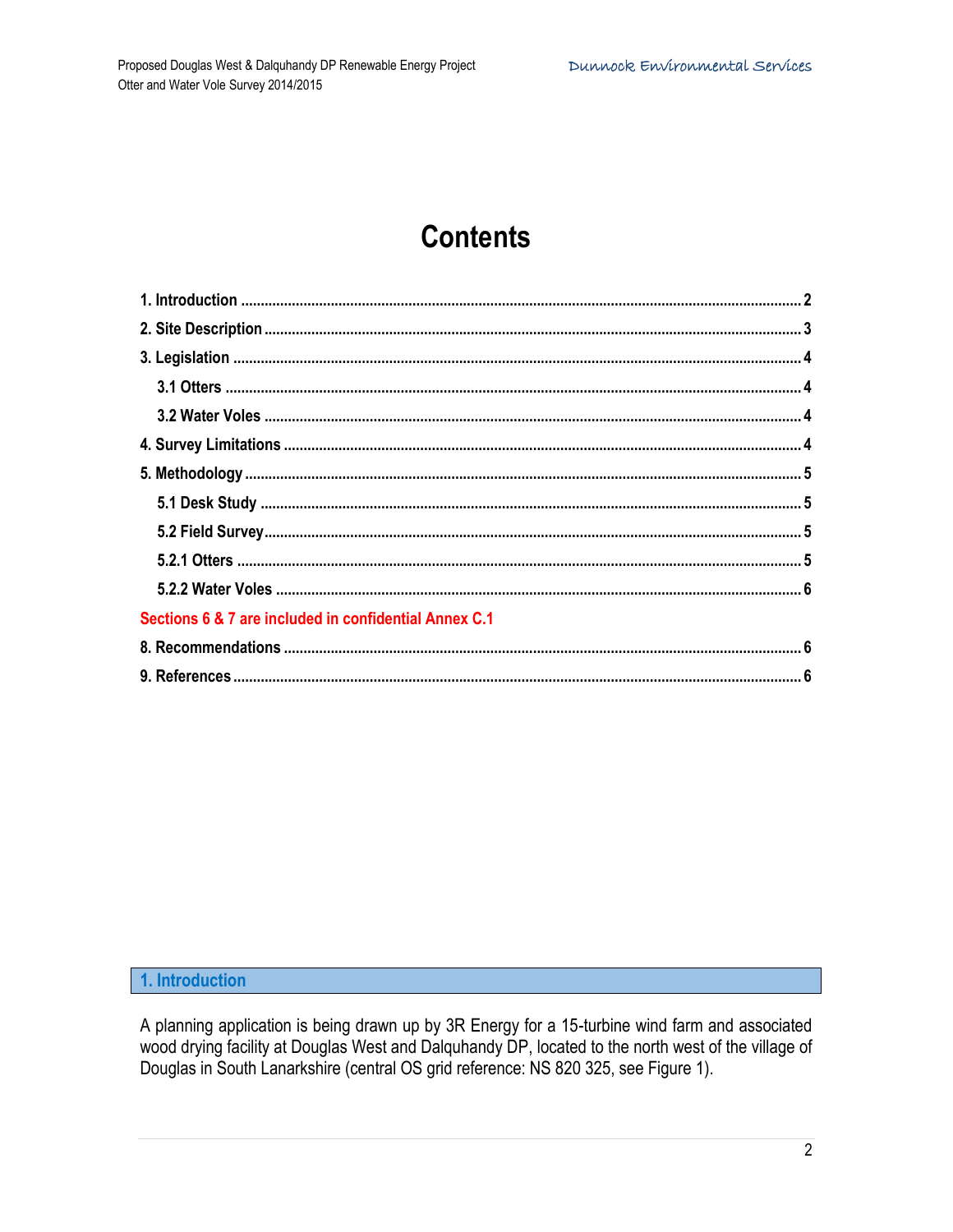In addition to the turbines and wood drying facility the proposed development would contain associated infrastructure, such as substation/control building, hardstandings, crane pads, access tracks, etc. It is anticipated that the grid connection would be laid largely underground along the former Dalquhandy access road which leaves the north-eastern corner of the site and runs northwards past the Dewars bonded warehouses towards the M74 motorway.

The turbines would be sited largely on land disturbed by the former Dalquhandy Opencast Coal Site and to the north-east of the operational Hagshaw Hill Wind Farm.

As part of this planning application, a suite of ecological and ornithological surveys is being carried out to feed into the Environmental Impact Assessment process. Dunnock Environmental Services (DES) were commissioned by 3R Energy in September 2014 to document and evaluate evidence of use of the site by otters (*Lutra lutra*) and water voles (*Arvicola amphibius*). This report describes the methods and results of that survey.

#### <span id="page-3-0"></span>**2. Site Description**

The site (excluding the access track) is 245 ha and consists of two distinctive sections: a northern section and a southern section, which are separated by the former coal haul road, now a tarmac road that crosses the site in an east-west direction.

The northern half of the site consists of previously worked opencast coal land which was restored in the mid-1990s and which has reverted predominantly to a rough grassland consisting of a mixture of Soft-rush (*Juncus effusus*) and Tufted Hair-grass (*Deschampsia cespitosa*) with patches of more open and improved grassland scattered in between. A number of small waterbodies, including former settlement lagoons, and running streams are scattered across the site. The concrete hardstanding of the former dispatch point (DP) in the north-east corner of the site and the tarmac road are remnants of the previous opencast coal infrastructure.

The southern section of the site consists of unworked land that is more semi-natural in character, although has been gripped in the past, and consists of a mixture of Purple Moor-grass (*Molinia caerulea*) dominated wet heath, marshy grassland and acidic grassland. There is also a band of young mixed woodland plantation along the southwestern site boundary.

The Poniel Water corridor, deeply incised in the west, runs north of the northern boundary of the site in a diverted channel, while dense Sitka Spruce plantation borders the western boundary and a mixture of broadleaved woodland, coniferous woodland and a disused railway flanked by broadleaved trees border the eastern boundary. The access track to the Hagshaw Hill Wind Farm forms the southern boundary of the site beyond which the rough grassland of the southern section continues south-eastwards for some distance.

The entire site is grazed by sheep and there is some informal recreational use of the site, primarily along the former coal haul road in the centre of the site.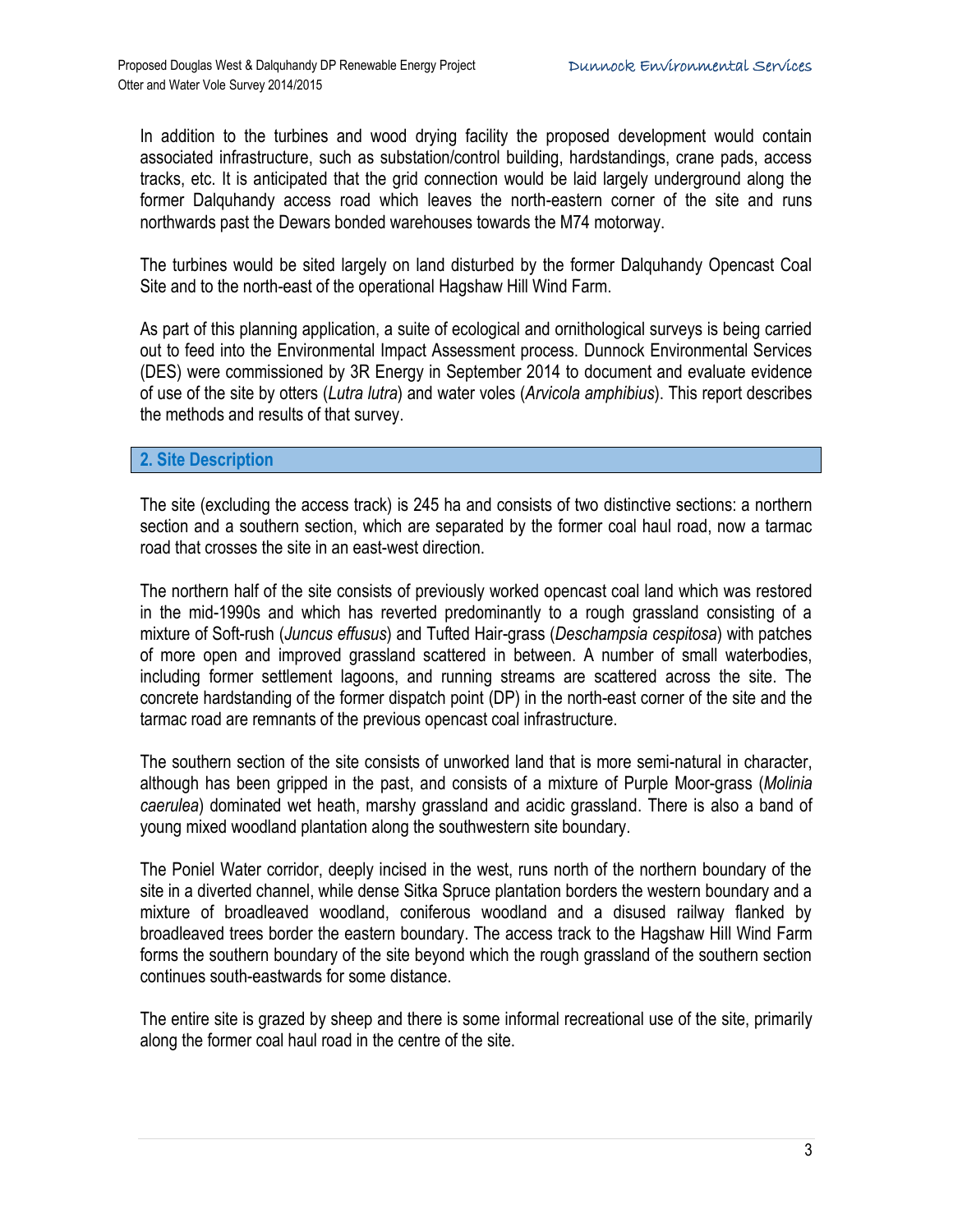#### <span id="page-4-0"></span>**3. Legislation**

The following paragraphs provide a summary of the protection afforded to otters and water voles. The summary is not comprehensive and is included here for illustrative purposes only. For a definite list of offences, the reader is referred to the original legislative texts.

#### <span id="page-4-1"></span>**3.1 Otters**

Otters are legally protected by the EC Habitats Directive, which is transposed into domestic law by the Conservation (Natural Habitats, &c.) Regulations 1994 (as amended). The Conservation (Natural Habitats, &c.) Amendment (Scotland) Regulations 2007 enhanced this protection. It is illegal, amongst other offences, to deliberately or recklessly:

- kill, injure or capture an otter
- disturb or harass an otter
- disturb an otter in a holt or any other structure or place it uses for shelter or protection
- disturb an otter in a manner that is likely to significantly affect the local distribution of the species
- disturb an otter in a manner that is likely to impair its ability to survive, breed or reproduce, or rear or otherwise care for its young
- damage, destroy or obstruct access to a breeding site or resting place of an otter. This does not need to be deliberate or reckless to constitute an offence and is so regardless of whether otters are present or not.

The Wildlife and Natural Environment (Scotland) Act (2011) (WANE Act) further strengthened the protection afforded to otters by making it an offence, amongst others, to knowingly cause or permit an unlawful act to be carried out.

#### <span id="page-4-2"></span>**3.2 Water Voles**

Water vole shelters are legally protected under Schedule 5 of the Wildlife and Countryside Act 1981 (Section 9(4) only), as amended by the Nature Conservation (Scotland) Act 2004 and the 2011 WANE Act. In Scotland, there is no legislation to directly protect water voles. It is an offence to intentionally or recklessly:

- damage, destroy or obstruct access to any structure or place which water voles use for shelter or protection
- disturb water voles while they are using such a place.

#### <span id="page-4-3"></span>**4. Survey Limitations**

Surveys were carried out in suitable weather conditions and when watercourses were not in spate conditions. Although the 2014 surveys continued into October, just past the recommended survey period for water voles, all minor watercourses which were are likely to be suitable for water voles were surveyed in September within the recommended time period.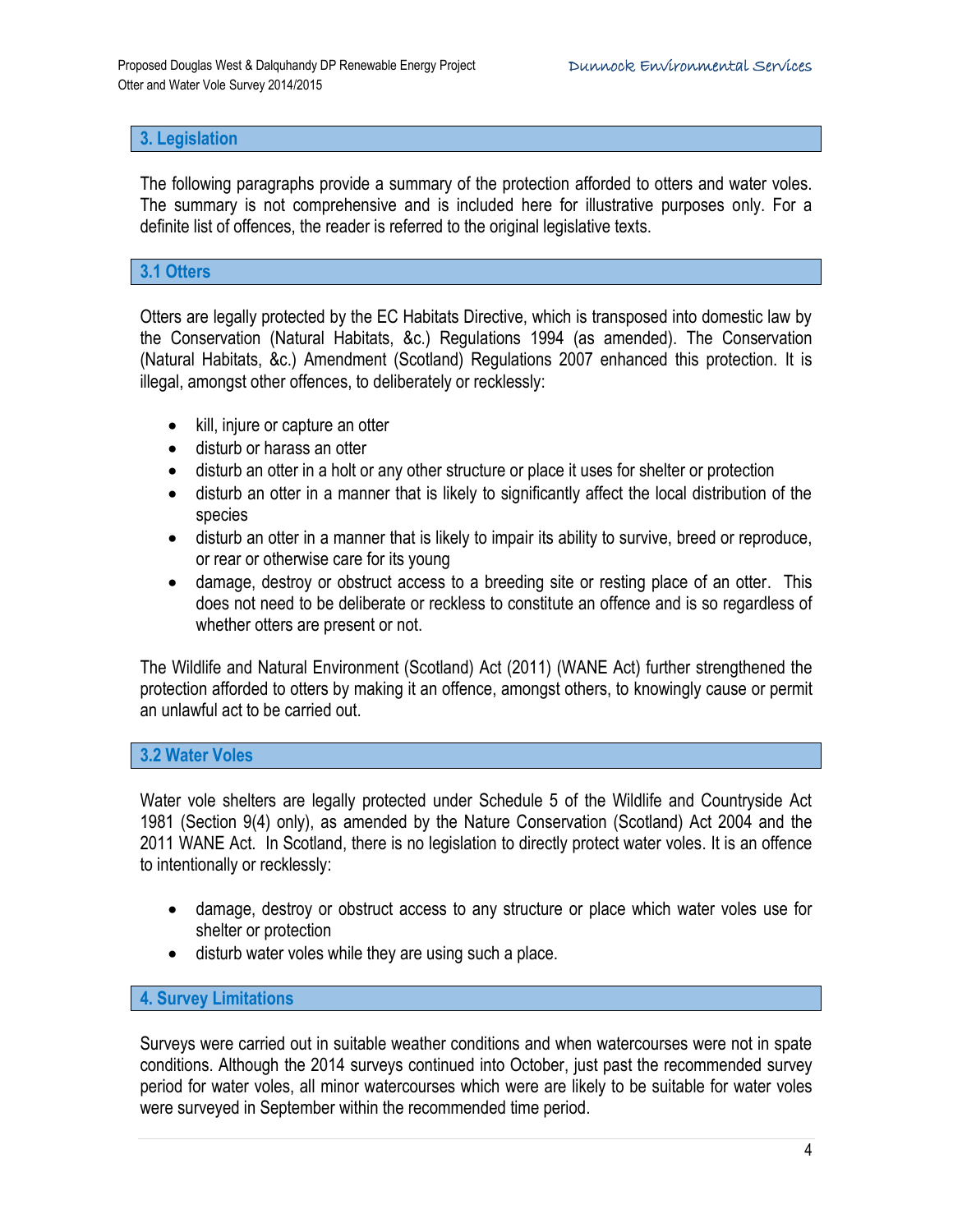The southern half of the site has numerous small ditches throughout the wet heath and marshy grassland area. Some of these run partially underground, are fragmented or obscured by vegetation. The main ones were inspected and it is considered highly unlikely that minor ones, which at most consisted of a trickle of water through a level area of rushes, presented suitable burrow habitat for water voles.

<span id="page-5-0"></span>**5. Methodology**

The approach adopted consisted of a desk exercise and a field survey, as described in sections 5.1 and 5.2 below.

<span id="page-5-1"></span>**5.1 Desk Study**

For the desk study the SNHi web site [\(http://www.snh.gov.uk/publications-data-and-research/snhi](http://www.snh.gov.uk/publications-data-and-research/snhi-information-service/map/)[information-service/map/\)](http://www.snh.gov.uk/publications-data-and-research/snhi-information-service/map/) was consulted for records of otters and water voles.

#### <span id="page-5-2"></span>**5.2 Field Survey**

Field survey methods for otters and water voles followed standard methodologies, as described in section 5.2.1 and 5.2.2 below.

#### <span id="page-5-3"></span>**5.2.1 Otters**

An otter survey was carried out on all watercourses and standing waterbodies within the site boundary and a surrounding buffer zone of at least 250 m (Figure 1). The 2014 survey was carried out on 26<sup>th</sup> September and 8<sup>th</sup> and 10<sup>th</sup> October. On 26<sup>th</sup> September it was dry and sunny, on 8<sup>th</sup> October it was overcast with occasional rain showers while on  $10<sup>th</sup>$  October it was overcast with some rain showers in late afternoon. Incidental records of otters found during the 22<sup>nd</sup> April 2015 water vole survey as well as other surveys carried out at the site were also recorded. None of the watercourses were in spate condition on any of these dates.

The following field signs were looked for using the standard methodology (Chanin, 2003):

- spraints
- footprints
- holts, i.e. enclosed resting sites
- lying up sites (couches), i.e. temporary rest sites above ground
- sign heaps (e.g. scraped piles of substrate topped with spraint)
- feeding signs.

All otter signs were recorded using a hand-held GPS.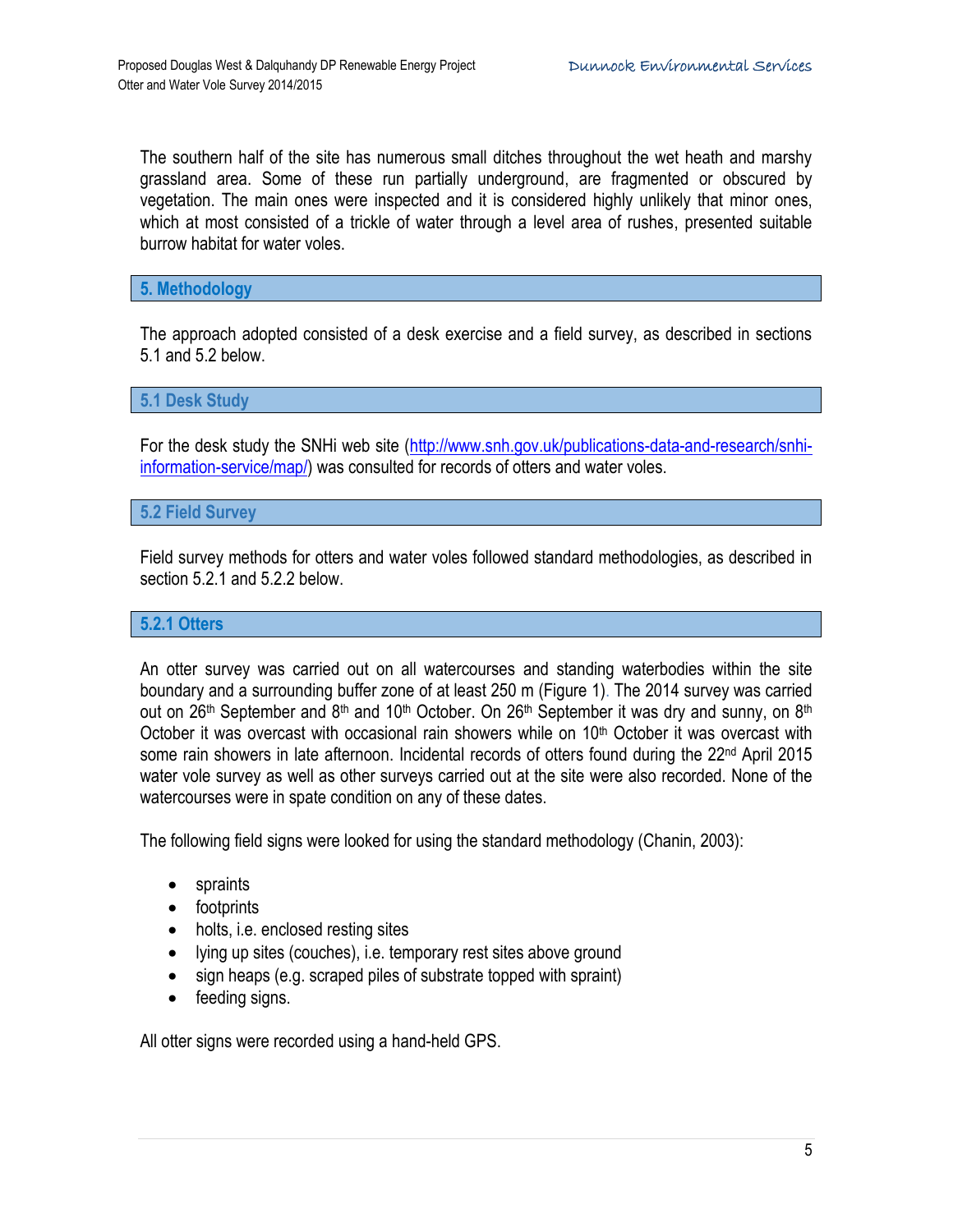#### <span id="page-6-0"></span>**5.2.2 Water Voles**

The water vole survey was carried out on suitable watercourses and standing waterbodies within the site boundary and a surrounding buffer zone of at least 250 m (Figure 1). The Poniel Water along the north of the site is too fast flowing and generally has stony banks unsuitable for water vole burrows, therefore survey effort was concentrated on smaller burns flowing through the site. Dean *et al*. (2014) recommend at least two survey visits for water voles, one in the first half of the season and the other in the second half, with the visits being at least two months apart.

Due to the late commission of the survey, the first survey was carried out on 26<sup>th</sup> September 2014 and the second survey on  $22<sup>nd</sup>$  April 2015. Both surveys were carried out on dry days which were preceded by dry weather conditions, therefore signs of water voles would not have been washed away.

The following field signs were looked for using the standard methodology (Strachan *et al*., 2011):

- burrows
- latrines
- droppings
- feeding stations
- feeding lawns
- $\bullet$  footprints<sup>1</sup>

### Sections 6 and 7 and Figure 1 are included in confidential Annex C.1

#### <span id="page-6-1"></span>**8. Recommendations**

Based on the desk study and current field survey, it is recommended that a pre-development survey for otters should be carried out within 6 months of work commencing to establish that the present situation has not changed and to confirm the status of the holt and potential resting sites in order to inform any license requirements.

#### <span id="page-6-2"></span>**9. References**

 $\overline{a}$ 

Chanin, P. (2003) *Monitoring the Otter,* Lutra lutra. Conserving Natura 2000 Rivers Monitoring Series No. 10. English Nature: Peterborough.

 $1$  Footprints are not reliable enough signs when found without other supporting evidence, as tracks of adult water voles are very similar to those of juvenile brown rats (Strachan *et al*., 2011). If found, these therefore need to be supported by other field evidence.